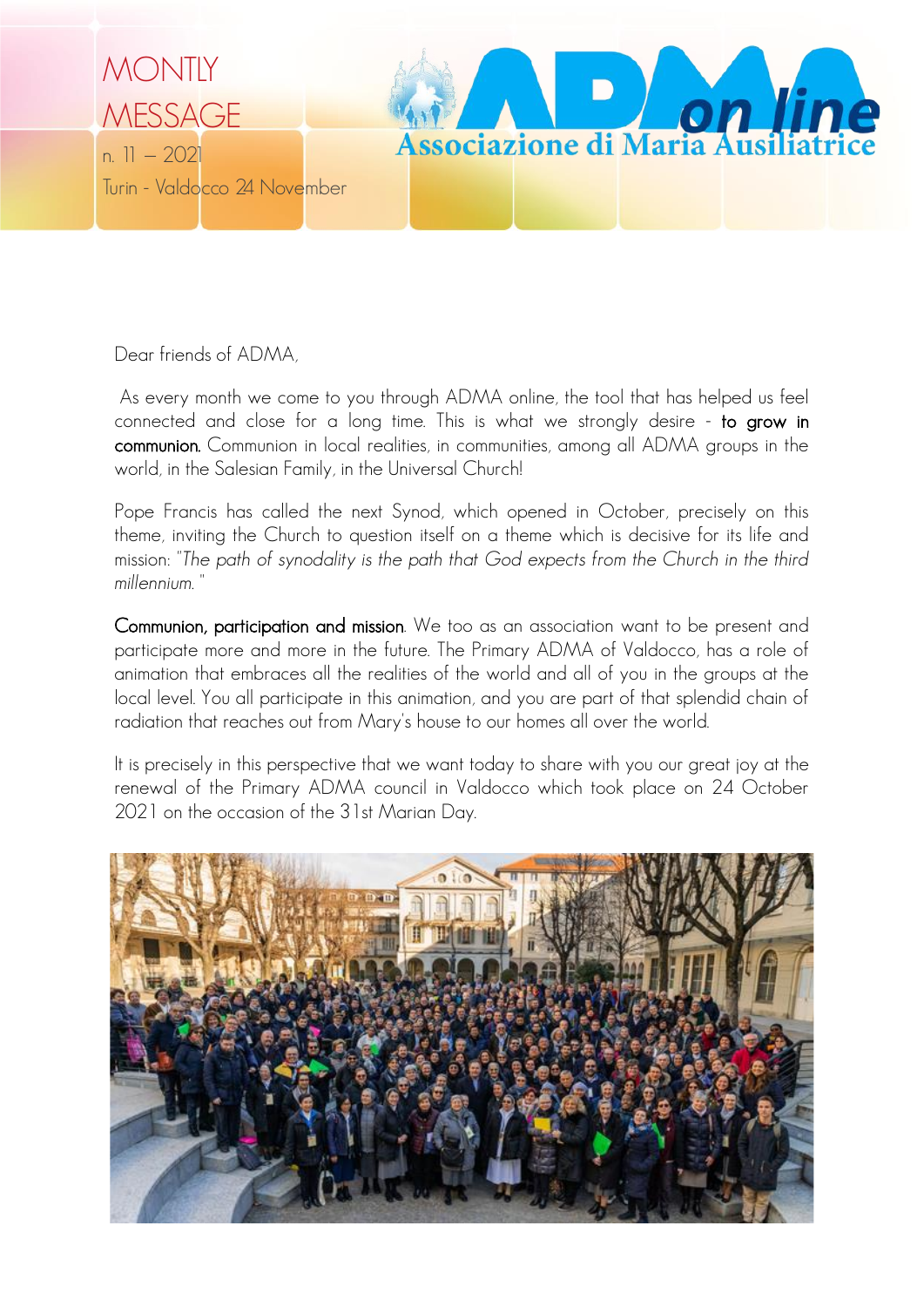

First of all, we want to share our gratitude for those who have offered their service to Mary in these last four years during which they have worked, served, prayed, and hoped in a spirit of communion for the good of our association, to try to love Mary more and to bring our love for Mary to more people. May God bless their efforts and fill them with grace.

We also want to thank all the new councillors for their yes to Mary. We want to welcome them warmly and accompany them with prayer. We ask Mary to guide the steps of the new council, their directives, choices, and projects so that everything may be for the greater glory of her son Jesus.



We pray that the new council - as the Rector Major's new Strenna suggests – may do everything out of love and nothing by force and that all of us, in our groups, in our homes, in our journeys can also remind ourselves that nothing makes sense if not in charity and love for our brothers and sisters.

#### **Renato Valera,** *President ADMA Valdocco.*

### **Alejandro Guevara, Spiritual** *Animator ADMA Valdocco.*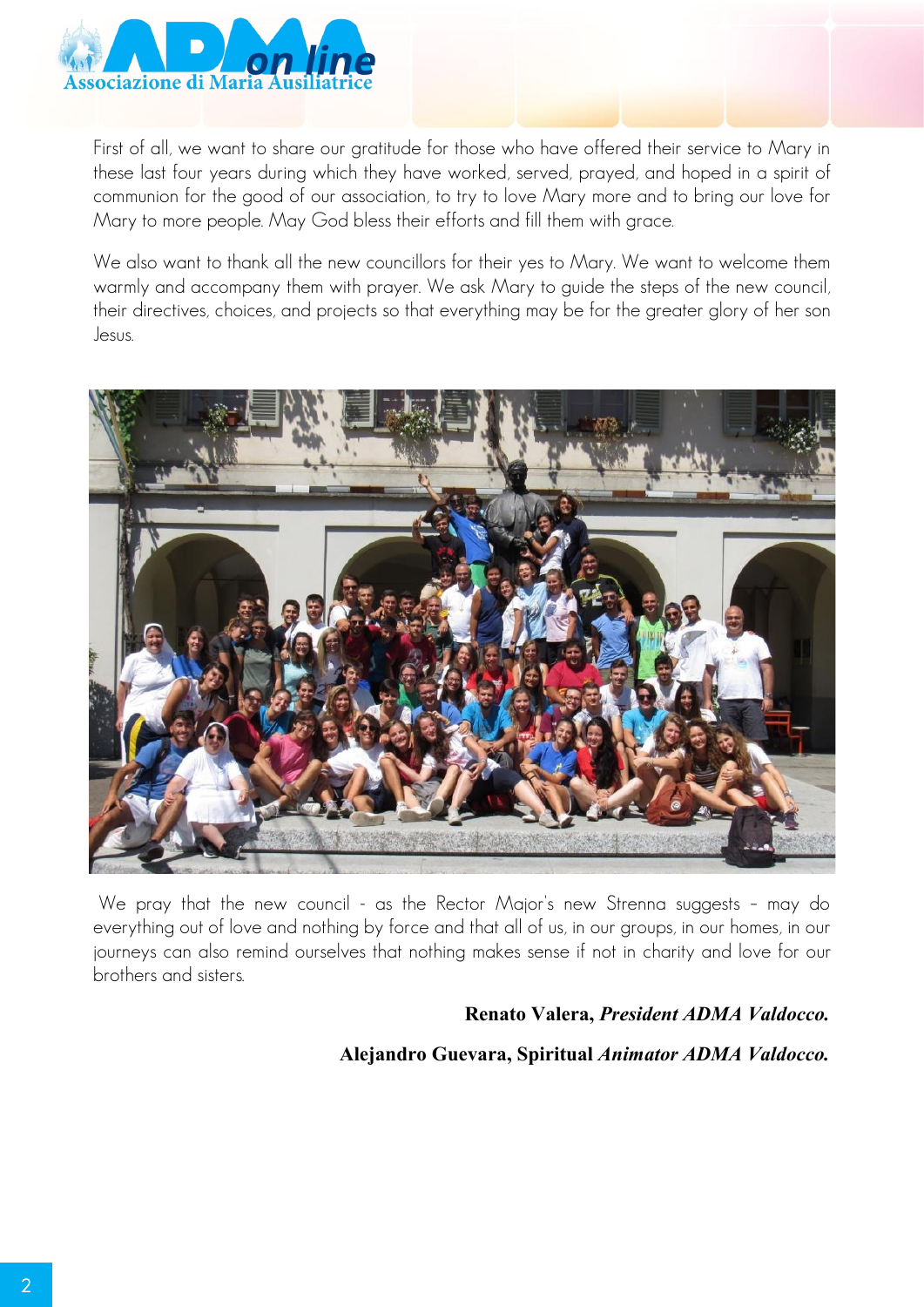

## FORMATION PROGRAMME 2021-2022

### Family love, vocation and a life of holiness

### THE VOCATION OF THE FAMILY

If we turn our gaze to Jesus, we understand the vocation of the family. The very fact that he chose "a mother in order to become a man and a family to grow and mature as such" is very clear. The incarnation takes place through the birth of Jesus as a human being, and within a family. Jesus could have chosen to appear as an adult and begin his public ministry immediately. Instead, the path of the incarnation passes through the Annunciation, Mary's pregnancy, childbirth ... and 30 years of ordinary, humble, hidden life in Nazareth, where Jesus learned to live by his work and to enjoy simple affections. in the heart of his family, inserted in the life of the village and the synagogue. This is very important: the incarnation is not a fable, but a reality. God "forced" himself to become like us, through all the stages of growth of a human person. And he went further, to experience rejection, condemnation, even death on the cross.

The Church's teaching on marriage and the family draws its strength from this fact: God's deci-

sion to walk with us, in everything. Therefore, it is not a question of static rules but of a lifestyle, in the light of the infinite love of the Father.

Jesus restores God's plan and brings it to fulfilment. Marriage is in fact a gift from God and Jesus invites us to take care of it. The union of love of man and woman and the indissolubility of mar-



riage are part of this gift, in deep and mutual respect of the two spouses. From the plan of creation, it is clear beyond any doubt that marriage is the union of a man and a woman. Any other type of union, therefore, cannot even be compared to what happens in natural and Christian marriage. What the ideology of gender tries to convey to us is "ideology", in fact, and dangerous! While it is very important to protect and respect minorities, one cannot transform the minority (in this case, people with sexual identity problems) into normality and change the whole way of seeing the world, because there is a minority that sees it differently.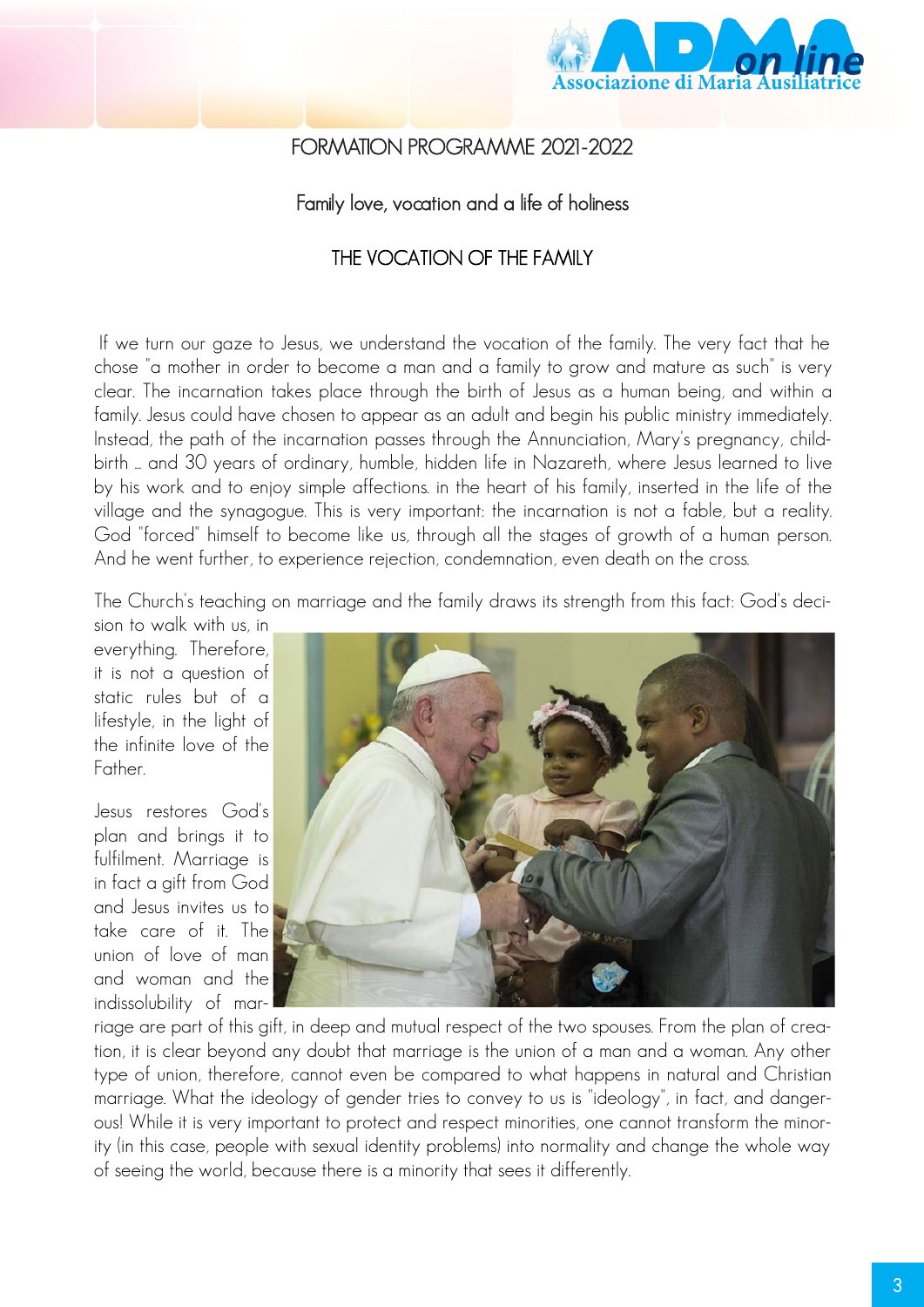

The full meaning of the marriage covenant is revealed in Christ and in the Church. In particular, St. Paul makes use of the analogy with marriage to explain the profound union of Christ with the Church (cf. Eph 5: 21-33). In doing so, he reveals the stupendous and unexpected depth of the sacrament, which has as its model the relationship and love of Christ for his Church. Indeed, who among us would not want to "be submissive" to someone who loves him or her as Christ loves the Church? We do not normally like the fact of "being submissive", but it is a matter of being submissive to Christ himself, who never looks down on us. He places himself on our level, for example, during the washing of the feet (cf. Jn 13, 1-20), Jesus places himself beneath us and looks at us from below! This is our God! He reigns by lowering himself and becoming the servant of all.



The teaching to be found in the documents of the Church reminds us that love is at the centre of marriage: the love of Christ for us which is symbolized and lived by the love between husband and wife, who give themselves to each other reciprocally. Jesus takes on human love, purifies it and brings it to fullness. So, notice: our task is not to live human love in a way that is equal to divine love. We will never succeed! Rather, it is a question of realizing and believing that Christ raised human love through his love for the Church, which is signified in the sacrament of marriage. Thus, the spouses are consecrated in the sacrament and build up the body of the Church. The Church, therefore, looks to the Christian family to fully understand its mystery. The sacrament is a gift for the sanctification and salvation of the spouses: it is a real *vocation* that must pass through the process of discernment, like every vocation. This is true

both for the initial decision that the spouses make regarding this choice of life, and for continuing to grow constantly within this dynamic choice. Without constant discernment, it is not possible to live Christian marriage and the family life that flows from it.

In this context, the sexual union of the two spouses, lived in a human way and sanctified by the sacrament, becomes a way of growth in the life of grace. The "nuptial mystery" consists also in this. Thus, in this way, sexuality is freed from any ambiguity and becomes the road to sanctification. This is far from believing that the sexual act, even in marriage, remains at least a "venial sin"! We now hold the polar opposite of this vision of some thinkers of the early centuries of Christianity. Even if human actions can hardly be completely free from any form of selfishness, the sacrament with its grace sanctifies everything that is part of marriage and helps it to pursue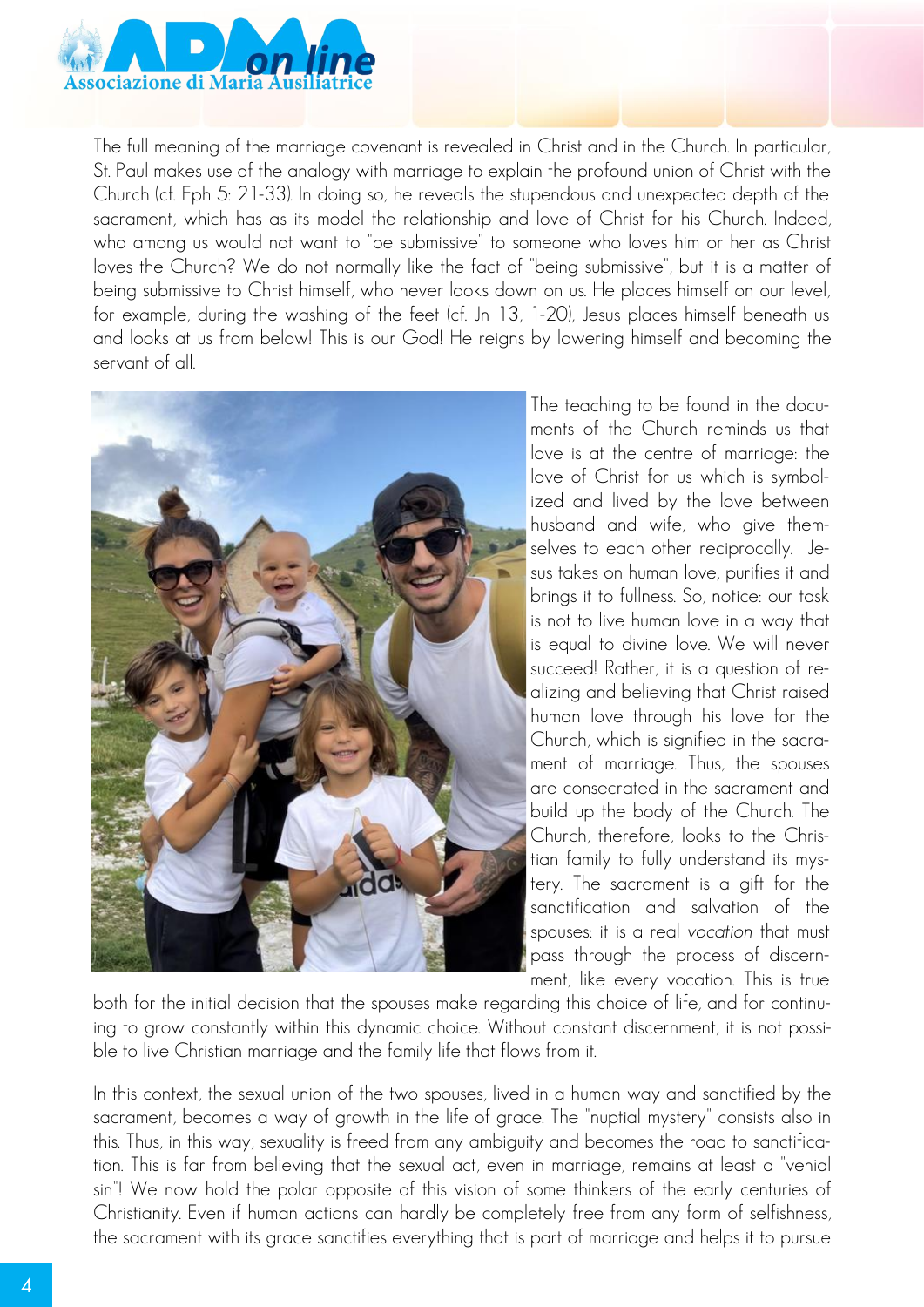

its two ends: the communion of spouses, in a path of mutual help towards holiness, and openness to procreation. These ends are both important, to the point that even a marriage where procreation is not possible remains sacramentally valid, because of the other end.

The spouses are the ministers of the sacrament of marriage. In fact, in Baptism their ability to unite in marriage was consecrated. The instruments of God's action that makes them one flesh are their consent and the union of their bodies.

Even those who live this reality imperfectly (those who have contracted a civil marriage, those who simply live together, the divorced and remarried…) are followed with love by the Church. Every difficult situation must be considered as a particular case and, while the truth of the Gospel and the doctrine of the Church must be expressed clearly, judgments that do not take into account the complexity of different situations must be avoided.

Within this vision, the integral education of children is a very serious duty and at the same time a primary right of parents: an essential and irreplaceable right that they are called to defend and that no one should take away from them. The school - state or private - does not replace parents but complements their action. And this is true on both sides. Woe if the school wants to replace the parents and woe to those parents who delude themselves into "parking" their children at school and think they have solved the "problem" of their education.

The first experience of Church - of communion between persons - takes place and matures in the family. In the family we learn the struggle and the joy of work, brotherly love, generous forgiveness and both personal and liturgical prayer. Furthermore, the Church also grows through the unitive love of so many spouses who live the sacrament of marriage with commitment: their union makes the whole Church an expression and reality of communion.

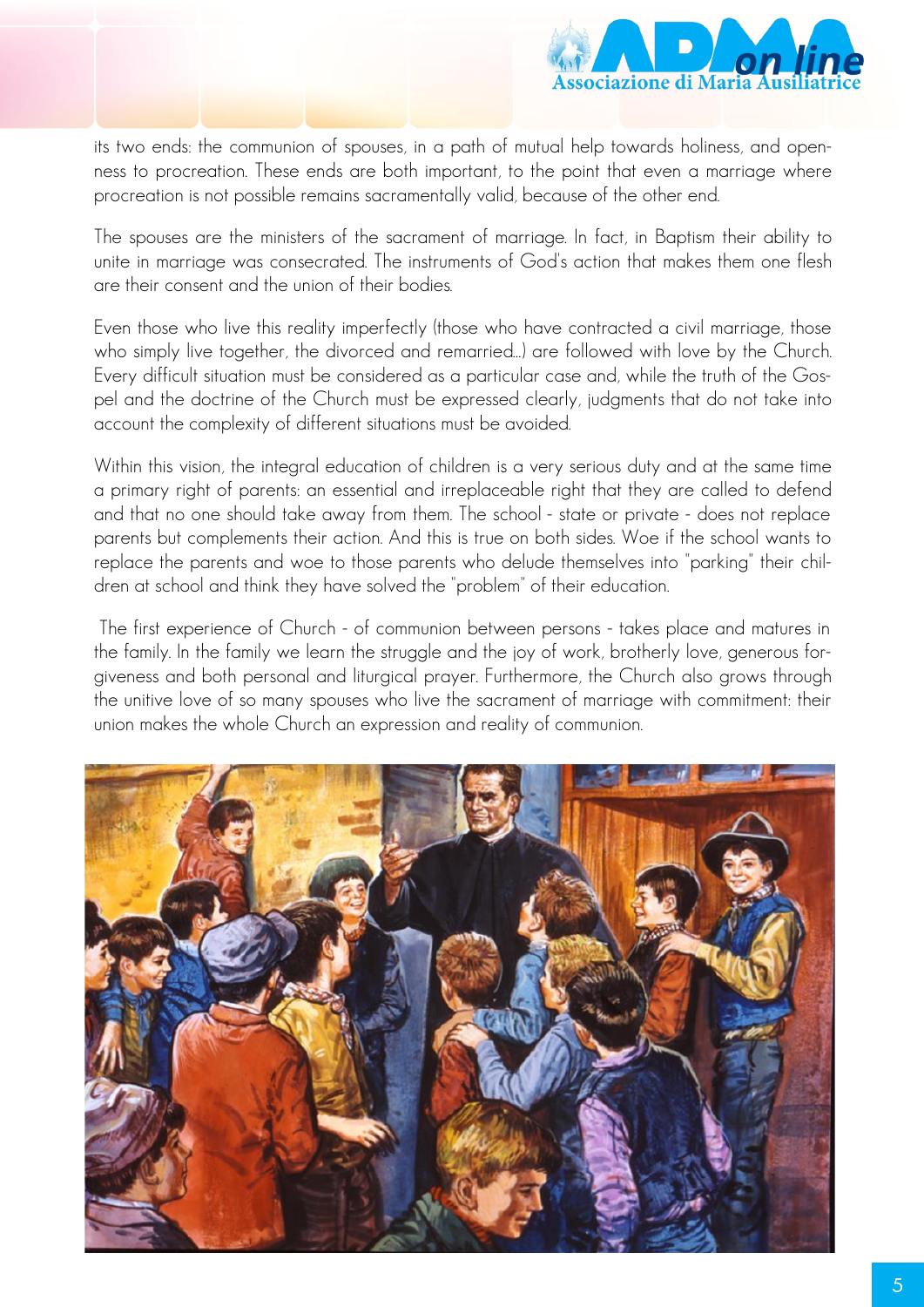

Without the vocation of the family, sanctified and strengthened by the sacrament of marriage, the Church would not be the spouse and body of Christ, to the extent that she is called to be so by the Father's plan for the building of his kingdom.

In the Salesian Family, the "family spirit" is an essential element for living according to Don Bosco's style. In particular, the ability to welcome everyone is emphasized, making them feel responsible for the common good. The atmosphere that is created is one of mutual confidence and daily forgiveness, in which one wishes to share everything with joy. There is therefore no need, ordinarily, to have recourse to rules, but rather to the movement of the heart and faith. This is a witness that enkindles in the young the desire to get to know and follow the Salesian vocation, each according to the state of life that suits him or her best. (cf. SDB constitutions art. 16).

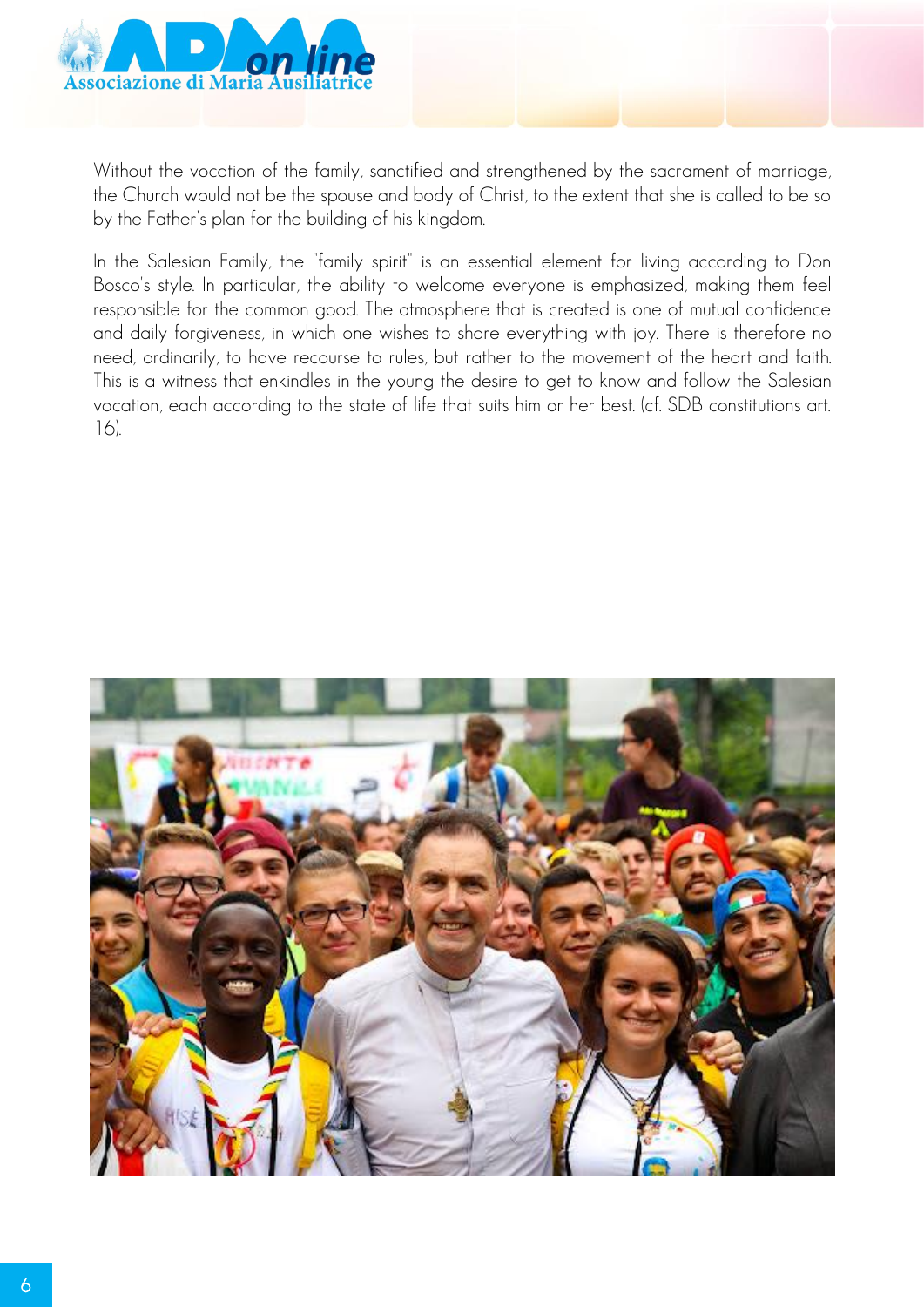

# GETTING TO KNOW EACH OTHER

# **Chronicle GC24 FMA**

### *24th General Chapter of the FMA Institute: an experience of faith and a school of formation for the celebration of the 150th anniversary of the Foundation.*

The 24<sup>th</sup> General Chapter was a cenacle of charismatic vitality, an expression of the "time of God", a time of listening and of courageous choices.

The theme was "Do whatever he tells you" (Jn 2,5.). Communities that generate life in the heart of the present time", guided the experience of the Chapter which was held from 12 September to 24 October 2021. It involved the 174 Chapter members in fraternal life and in reflection/ study, in prayer, and in listening/discussion.

There were three powerful moments in the development of GC 24. The first was the report of the six-year period 2014-2020, presented by Mother Yvonne Reungoat and the General Councilors. From this information emerged evidence of communion between educating communities to live Generativity in the diversity of forces, presences, processes through which networks of listening, fraternal mission, missionary audacity and apostolic passion are intertwined.

A second important moment was the election of Sister Chiara Cazzuola as the tenth successor of Mother Mazzarello, for the six years 2021-2027.

The third major event was on 22 October when Pope Francis met the participants in the Chapter at the Generalate of the FMA. Among other things, he urged us to continue working with other Congregations, trying to live relationships of reciprocity and co-responsibility, bearing witness to a concrete way of living synodality, with an openness to the "Novelties and Surprises" of the Holy Spirit.

On 24 October, Mother General Chiara Cazzuola presented her concluding speech to the Chapter members. Among other things she said: "*GC24 will be fruitful for the whole Institute if* 

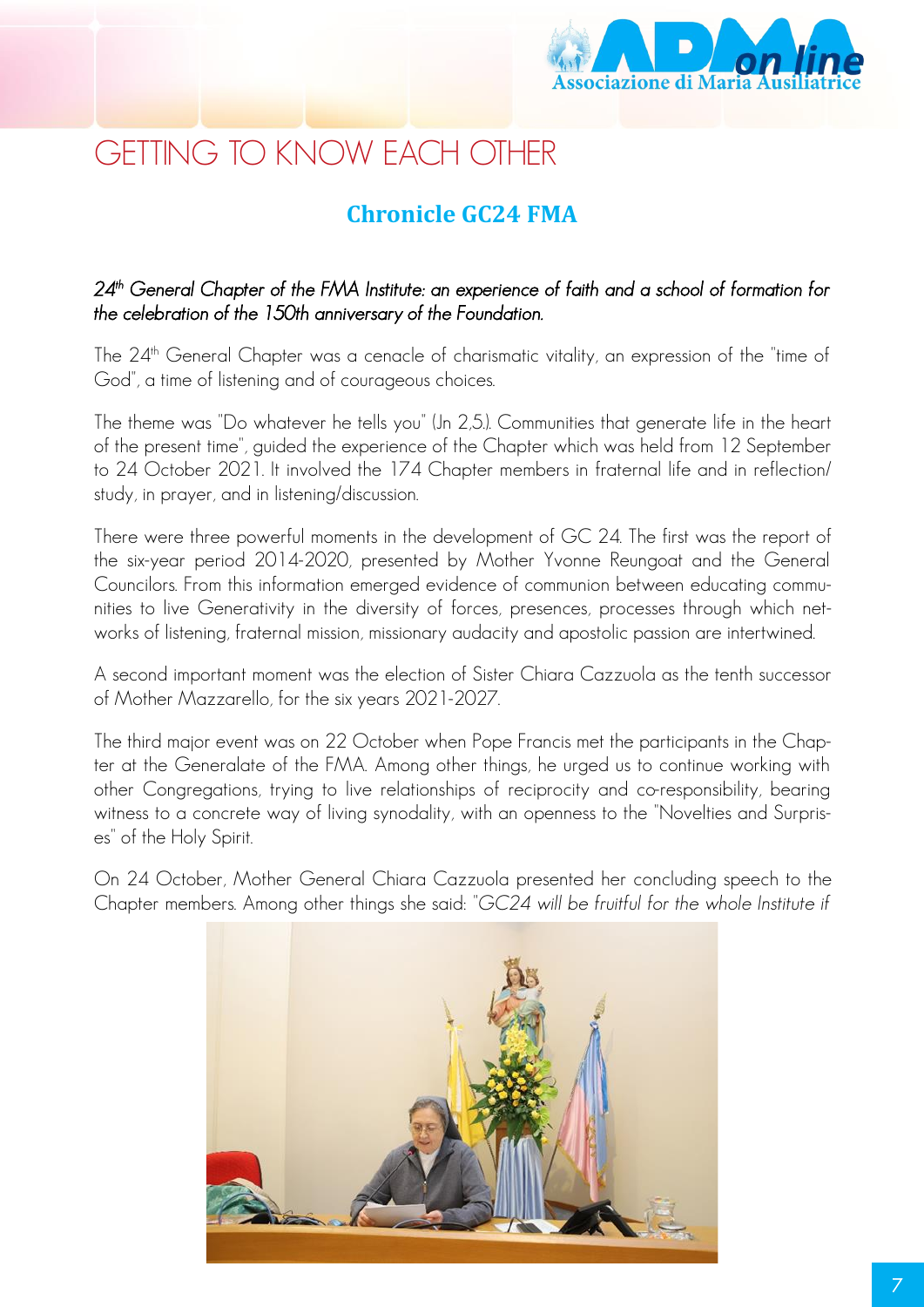

we are effective mediations of communication sharing this profound experi-ence that we have enjoyed and celebrated together. It is time then to go down from Cana to Capernaum, not *alone, but with Jesus and Mary, to share life and mission together with the young people and the laity, to let God breathe in our existence and courageously face the challenges we will encounter. We entrust ourselves to Mary to help us to be women who know how to bring the new wine of hope in our history marked by so many sufferings and hardships but blessed by the sweet Providence of the Father.*"



The Chapter members, as a Generative Community enlightenaed by the *presence* of Mary Most Holy, focused on three significant choices: *to be in continuous formation, to walk in synodality, and to network with a view to integral ecology* - three actions whose leitmotif is the *quality of presence*, that is, "being there" as people and as a community in the heart of presentday life..

Mary Help of Christians, who is present in all the houses of the Institute, will help the FMA not to forget the grace of their origins, the humility and smallness of the beginnings that made God's Action transparent in the life and message of so many sisters.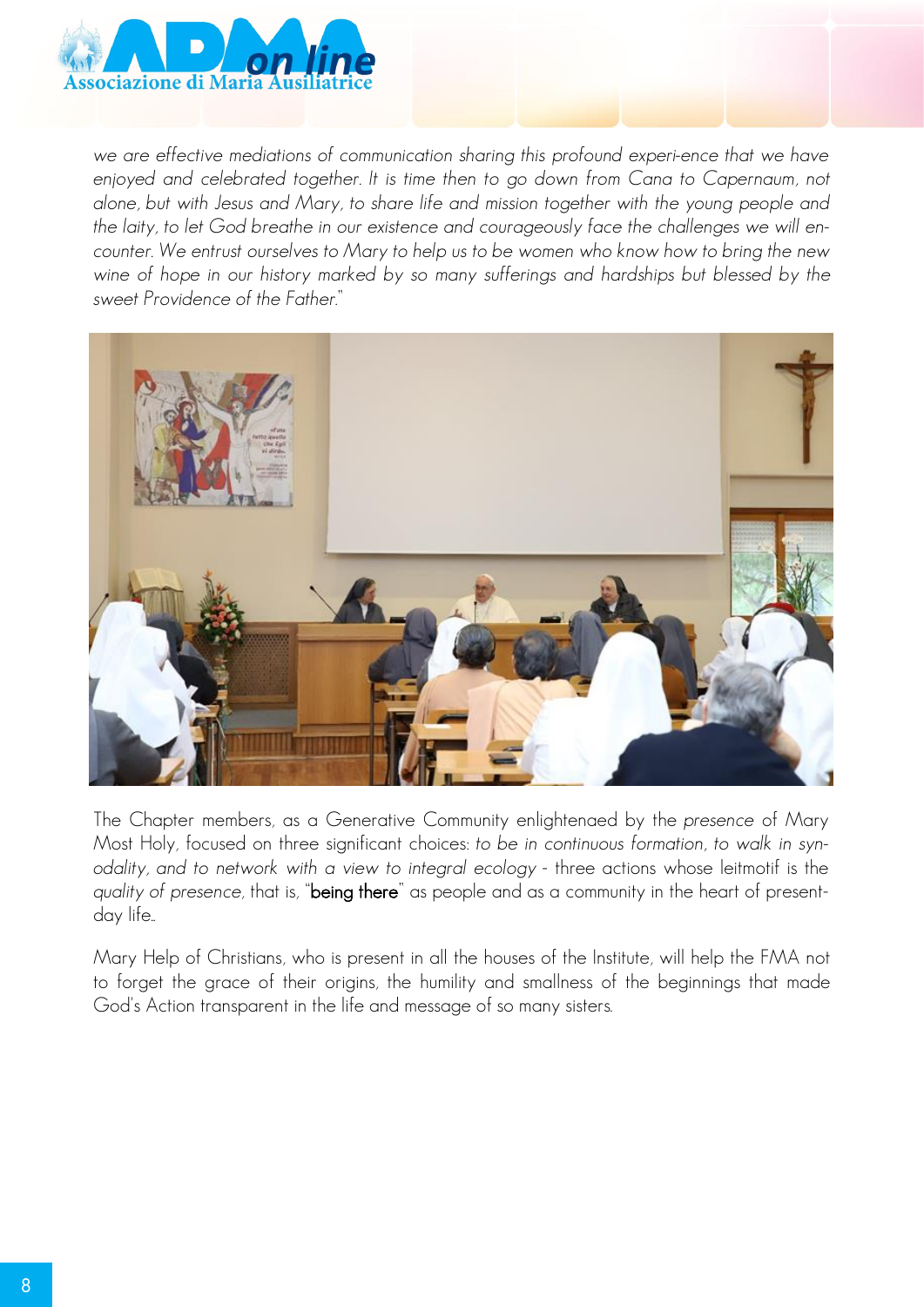

# THE REGULATIONS OF THE ASSOCIATION OF MARY HELP OF CHRISTIANS TO GET TO KNOW AND LIVE OUR IDENTITY

## ARTICLE 5 – SHARING IN SPIRITUAL BENEFITS (PART ONE)

The members share in the indulgences and spiritual benefits proper to the association and in those of the Salesian Family. An Indulgence is defined as follows by the Code of Canon Law and in the Catechism of the Catholic Church: "An indulgence is the remission in the sight of God of the temporal punishment due for sins, the guilt of which has already been forgiven. A member of Christ's faithful who is properly disposed and who fulfils certain specific conditions may gain an indulgence by the help of the church, which, as the minister of redemption, authoritatively dispenses and applies the treasury of the merits of Christ and the saints." The gift of Indulgence manifests the fullness of God's mercy, which is expressed primarily in the sacrament of Penance and Reconciliation.

In general, the acquiring of Indulgences requires certain conditions and the fulfilment of certain works. To obtain indulgences, both plenary and partial, the faithful must be in a state of grace. A plenary indulgence can be obtained only once a day and it is necessary that the faithful:

- has the interior disposition of complete detachment from sin, even if venial;
- confess one's sins sacramentally sins;
- receive the Holy Eucharist;
- pray according to the intentions of the Pope.

Indulgences are always applicable to oneself or to the souls of the dead, but they are not applicable to other people living on earth.

Members of the Association can obtain a Plenary Indulgence by renewing the promise to faithfully observe the Regulations of the Association at the following times of the year:

- Day of admission
- Feast of St. Francis de Sales on January 24
- Feast of St John Bosco on January 31
- Feast of Annunciation on March 25
- Feast of Mary Help of Christians on May 24
- Feast of Visitation on May 31
- Feast of Assumption on August 15
- Feast of Nativity on September 8
- Feast of Immaculate Conception on 8 December
- Feast of Nativity of the Lord on December 25.

Andrea and Maria Adele Damiani